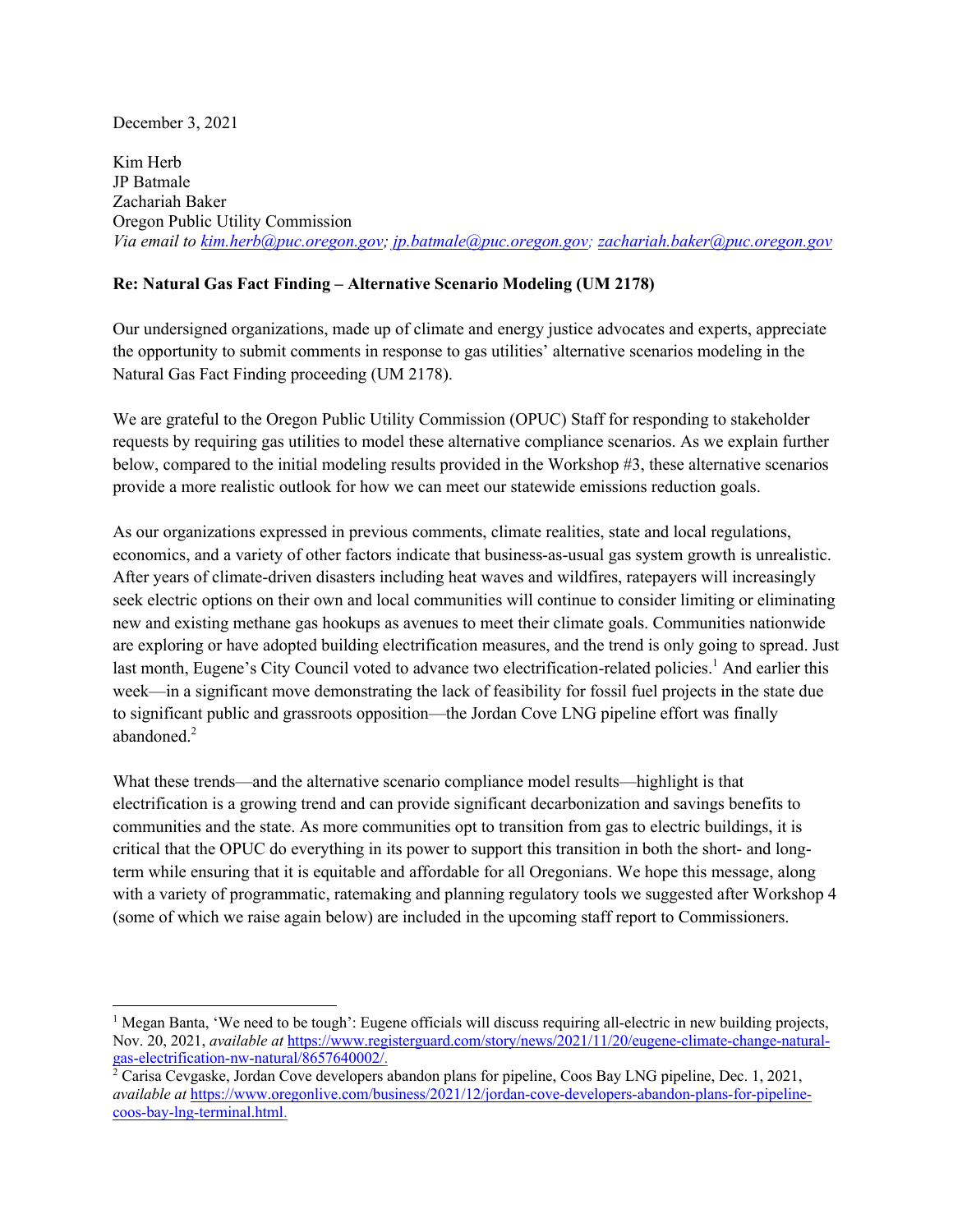## **Specifically, as we outline further below, the OPUC Staff should include in their upcoming report recommendations that the Commission do the following:**

- 1. Align energy efficiency spending with least-cost decarbonization pathways;
- 2. Reform line-extension policies to curb risky gas system expansion;
- 3. Support gas system pruning to strategically resize the gas system while avoiding wasted costs;
- 4. Expand efforts to ensure robust low- and moderate-income (LMI) ratepayer protections as gas customers move to electrify; and
- 5. Consider accelerated depreciation schedules to mitigate cost impacts to residential ratepayers.

Some of these recommendations will take time to implement, but **the following actions can and should be taken in the short-term, without delay:**

- 1. Revise the line-extension allowance policy;
- 2. Revise ETO's fuel-switching policy to encourage switching from gas and bulk fuels to moreefficient electric options; and
- 3. Expand low-income weatherization programs to allow for funds to be used for low-income electrification options and/or create a pilot program to encourage equitable electrification for LMI households.

As always, the OPUC must continue to expand efforts to ensure robust low-income ratepayer protections.

I. Gas Utility Responses to the Regulatory Tools Workshop Highlight their Reluctance to Meaningfully Address Climate and Ratepayer Risks

Before discussing the utilities' alternative scenarios modeling results, we want to briefly address their feedback on the regulatory tools discussion in this proceeding. Utility comments in response to Workshop #4 expressly objected to the OPUC considering any regulatory tools that would encourage electrification or reduce gas demand<sup>3</sup> and raised concerns about electrification, or tools meant to encourage electrification, as being outside of the scope of this proceeding. However, as we explain below and as stakeholders have expressed in previous comments, electrification is a critical mechanism to meet Oregon's carbon emissions reductions goals and can help reduce costs and provide a myriad of benefits to Oregon ratepayers, particularly when compared to investing in expensive, risky, and ultimately unrealistic fuel sources like RNG and hydrogen.

<sup>3</sup> *See, e.g.,* Avista Utilities Natural Gas Fact Finding Comments on Regulatory Tools (Oct. 26, 2021), *available at* https://edocs.puc.state.or.us/efdocs/HAC/um2178hac142332.pdf ("Avista is concerned with the framing of the regulatory tools discussion and the expanded scope for the NGFF has taken . . . the matrix discussed and provided by [RAP] . . . is not geared towards the regulatory tools that may be used to mitigate potential ratepayer impacts from natural gas utilities compliance with DEQ's CPP."); Northwest Natural Comments (Oct. 26, 2021), *available at* https://edocs.puc.state.or.us/efdocs/HAH/um2178hah165724.pdf ("Establishing decarbonization mandates or predeciding how the state should achieve its climate action goals are not within the Commission's statutory purview."). Cascade Natural Gas, for its part, merely objected to an exclusive focus on electrification. *See, e.g.,* Cascade Natural Gas Comments on Workshop #4b (Oct. 26, 2021), *available at*

https://edocs.puc.state.or.us/efdocs/HAC/um2178hac145937.pdf ("However, we are concerned that some pathways identified by RAP appear to be based on unexamined presuppositions regarding the exclusive viability of electrification as the sole tool for achieving decarbonization.").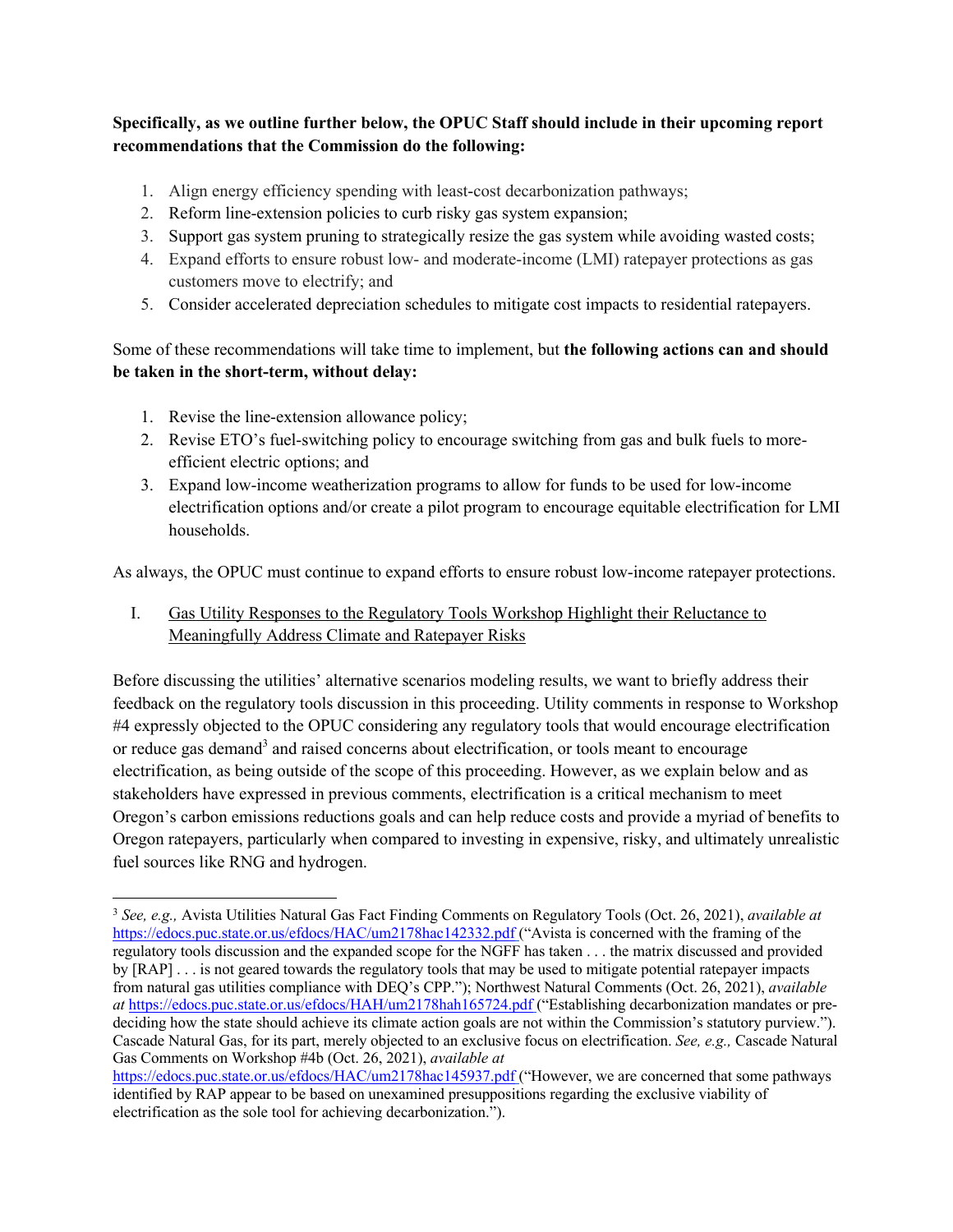It makes sense that the gas companies would be resistant to tools that would rein in their spending or encourage customers to invest in electric alternatives. As one example, Avista illuminated their resistance to such tools by saying, "[We suggest] that Staff only include discussion of the regulatory tools that adhere to the scope and objectives outlined and avoid any tools with targeted outcomes of harming natural gas utilities or electrification."<sup>4</sup> But objection from these companies is not a reason for the OPUC to shy away from considering these tools, particularly if the outcome would be best for both mitigating carbon emissions, public health risks, and cost impacts to ratepayers.

Further, the OPUC should be skeptical of the gas companies' requests for planning at the expense of nearterm implementation of programmatic and ratemaking tools. NW Natural's comments in particular laid out their case for delaying action under the pretense of asking for a series of questions to be answered before any regulatory tools are considered. In nearly every case, as we have pointed out in previous comments, studies have already been completed which address their concerns and show that electrification is a cost-effective way to decarbonize buildings in Oregon and indeed across the US. Although we agree that robust planning is important, we think that a variety of additional tools including those we address further below—can be implemented immediately, in tandem with longer-term planning efforts.

### II. Alternative Scenario Model Results Indicate Electrification is a Desirable Outcome

We appreciate having the alternative scenario model results as a means of comparison with the utilities' initial CPP compliance modeling. These results provide some insight into the costs and benefits of a future all-electric energy system compared to one with significant investments in RNG, hydrogen, and gas heat pumps.<sup>5</sup> Even if there is more to learn and tease out from these results, or additional modeling that will be required, the results are heartening. Ambitious electrification is an efficient way to accelerate emissions reductions and take advantage of technologies and solutions that are available and costeffective today, versus unproven or yet-to-be-commercialized solutions relied upon in the initial gas utility models.

We do note that Avista's submission is disappointing; without narrative text explaining its modeling results, stakeholders are unable to weigh in on the results. We request the OPUC Staff direct Avista to update its submission to provide an accompanying summary of its results.

<sup>4</sup> Avista Utilities Natural Gas Fact Finding Comments on Regulatory Tools (Oct. 26, 2021) at 2, *available a*t https://edocs.puc.state.or.us/efdocs/HAC/um2178hac142332.pdf. 5 *See* Tom DiChristopher, Hydrogen, RNG 'not ready for prime time' in gas grid - state policymakers, June 1, 2021,

*available at* https://www.spglobal.com/marketintelligence/en/news-insights/latest-news-headlines/hydrogen-rngnot-ready-for-prime-time-in-gas-grid-8211-state-policymakers-64792110 (quoting former New York State Public Service Commission Chair John Rhodes' statement that RNG and hydrogen shouldn't be used as justification for building more gas infrastructure, as they are not "ready for prime time").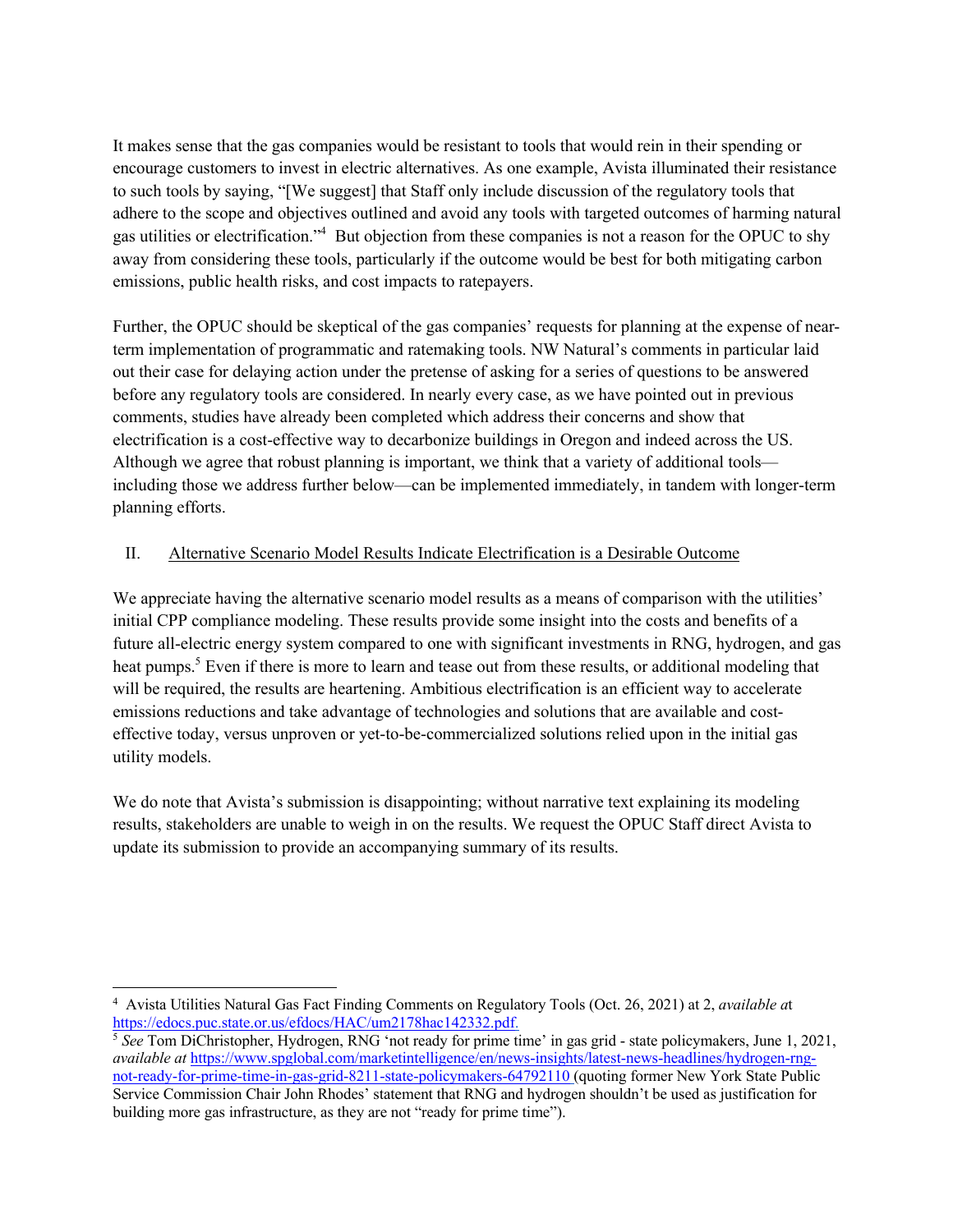### **A. NW Natural**

NW Natural's alternative scenarios modeling indicates electrification is the most efficient method to decarbonize the fossil gas sector. Furthermore, because electrification is the most likely future scenario, this modeling provides some helpful initial insight into how the OPUC might aid in the transition while keeping an eye on ratepayer interests.

NW Natural's alternative scenarios modeling results plainly demonstrate that with aggressive electrification, emissions fall dramatically. With the significant climate risks facing the state, but with the important targets set out in HB 2021, these results provide assurance that Oregon has a clear path to achieve emissions reductions in the near term.

With respect to the modeling on costs, it is important to remember that NW Natural's CPP modeling was wildly optimistic with respect to customer growth, and the availability of RNG and gas heat pumps. The results are nevertheless interesting. Between the aggressive electrification modeling in Alternative Scenario 1 and the CPP modeling, NW Natural's results indicate that ratepayers will face lower annual increases in residential bills in the early years.<sup>6</sup> Commercial ratepayer costs are equivalent under both scenarios until 2030.<sup>7</sup> Under Alternative Scenario 1, NW Natural recognizes that there would be no additional costs required to comply with the CPP, and costs to comply with the CPP in Alternative Scenario 2 would be delayed until the 2040s.

The alternative scenarios highlight the need for the OPUC to both 1) manage the electrification transition so that LMI households are able to electrify quickly and are not left stranded on the gas system as costs go up, and 2) plan to mitigate cost impacts for remaining customers. A desire to comprehensively investigate the effect of broad-scale electrification on the electric and gas systems to address long-term reliability and peak demand issues is important, but such an investigation should not stop the OPUC from immediately considering ways to avoid future commitments that will expand the gas system, as we discuss below.

### **B. Cascade Natural Gas**

In its alternative scenario submission, Cascade Natural Gas (Cascade) notes that it is "also including in its filing summary data from [a] study performed by the Company regarding potential costs of converting a home with natural gas water and space heating to all electric, for Staff's consideration in its analysis of the estimated costs of the transferred load. For example, In Scenario #2, Cascade modeling identifies that a little over 60,000 residential customers are projected to be converted to all electric from 2021 to 2040. At an average cost of \$22,500 per home, the total cost of conversion would be approximately \$1.35 Billion."8

<sup>6</sup> *Compare* NW Natural, Compliance Modeling Presentation--Second Update at 53, https://edocs.puc.state.or.us/efdocs/HAC/um2178hac10454.pdf *with* NW Natural, Alternative Climate Protection

Program Compliance Scenarios at 9.

<sup>7</sup> *Id.*

<sup>8</sup> Cascade Natural Gas Alternative Scenarios Modelling, 'RE UM 2178 Natural Gas Fact Finding Per EO 20-04" (Nov. 17, 2021), *available at* https://edocs.puc.state.or.us/efdocs/HAC/um2178hac9387.pdf.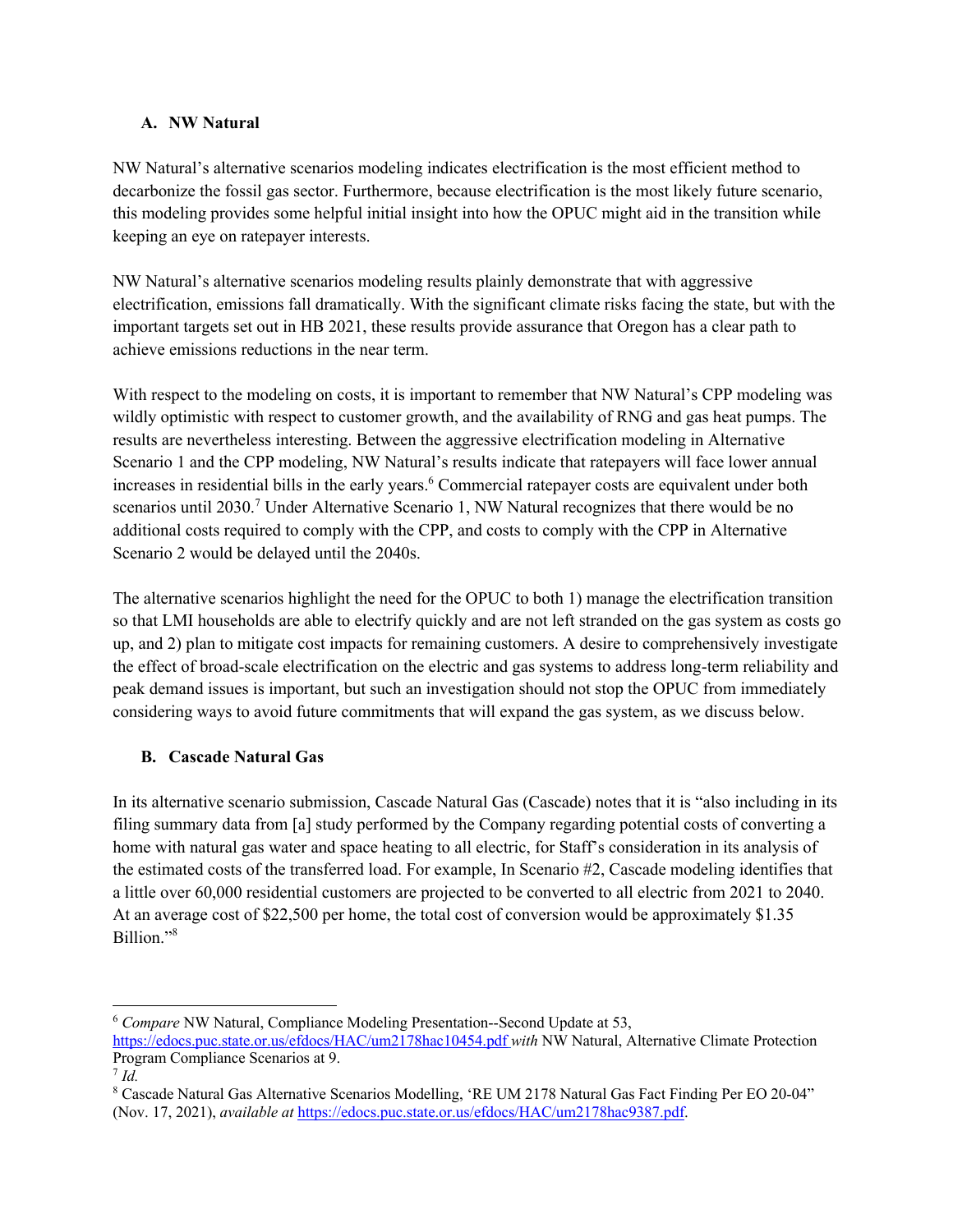**This is a highly misleading and unrealistic assessment of the true costs of electrification.** Over the 20-year period described in this analysis, it is a fact that nearly all the homes which utilize gas for space heating and water heating will require replacements of furnaces and water heaters due to the natural lifespan of these devices. Consumer Reports states the average life expectancy of a gas furnace to be 15– 20 years and recommends replacing them after 15 years.<sup>9</sup> Gas storage water heaters will last  $10-15$  years according to the US Department of Energy.<sup>10</sup> Some homes may need 2 water heater replacements within this time span.

The true cost of electrifying these homes, therefore, is the *additional cost* of an electric replacement compared to a gas replacement. Currently, it would cost more to upgrade gas appliances to electric heat pumps for space and water heating than to replace them with new polluting gas appliances, partly due to electrical upgrades to older homes that are sometimes necessary. However, that additional cost would be only a fraction of the \$22,500 quoted since the Avista study does not list the expected costs for gas replacements for comparison.

A more useful and relevant study has been conducted by RMI comparing the retrofit costs of installing heat pumps for space and water heating versus the cost of new gas appliances in four cities: Oakland, California; Houston, Texas; Providence, Rhode Island; and Chicago, Illinois. In each case, retrofitting heat pumps for space and water heating was more expensive, but when air conditioning is included in the comparison the costs were comparable or less expensive than the gas plus AC installation (see Figure 1 below).<sup>11</sup> In addition, new 120V heat pump water heaters are coming on the market in 2022 which will dramatically reduce the cost of retrofitting by eliminating the need for new circuits and wiring in older homes. $12$ 

<sup>11</sup> RMI, "The Economics of Electrifying Buildings", 2018, *available at* https://rmi.org/insight/the-economics-of-electrifying-buildings/.

<sup>12</sup> Advanced Water Heater Initiative, "About Heat Pump Water Heaters", *available at* https://www.advancedwaterheatinginitiative.org/about-heat-pump-water-heaters.

<sup>9</sup> Consumer Reports, "Gas Furnace Buying Guide". November 1, 2021, https://www.consumerreports.org/cro/gasfurnaces/buying-guide/index.htm.

<sup>10</sup> Us Department of Energy- Energy Saver, "Tankless or Demand-Type Water Heaters," *available at* https://www.energy.gov/energysaver/tankless-or-demand-type-water-heaters.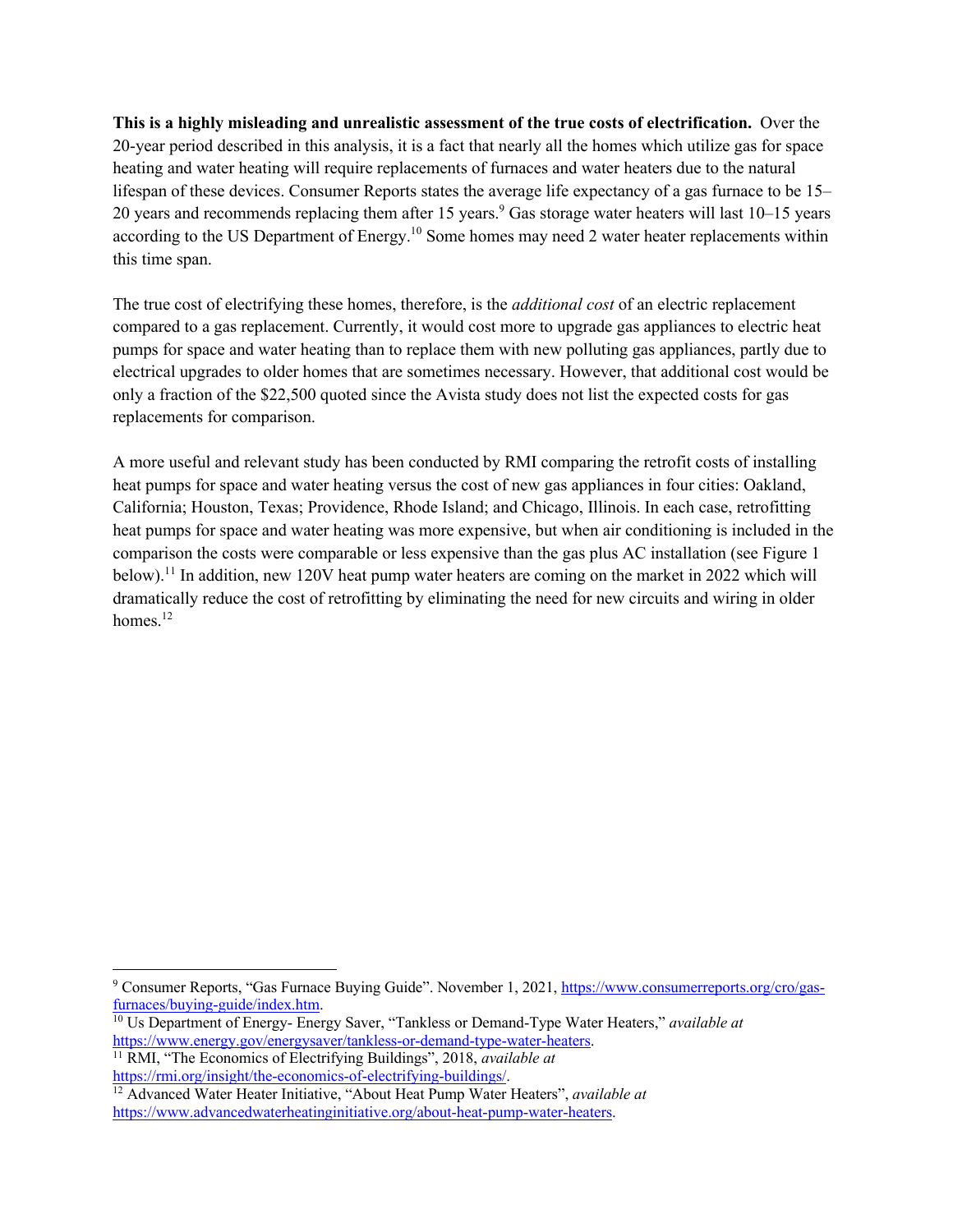#### Figure 1.



COMPARISON OF 15-YEAR NET PRESENT COSTS OF WATER HEATING AND SPACE CONDITIONING (THOUSAND \$)

Reforming incentive policies and line extension allowance (LEA) policies could further benefit the cost comparison between electric versus gas heating upgrades. Eliminating fuel switching prohibitions for ETO incentives and discontinuing gas appliance incentives would go a long way to overcoming any cost differences. Electric LEAs for panel and wiring upgrades in houses that need those improvements would also reduce costs to install heat pump water heaters, space heating and induction stoves, and could be justified based on the higher electricity load those homes will demand.

Finally, this misleading analysis does not consider operational costs. As all the modelling in this docket demonstrates, gas prices will increase significantly over the next years due to the costs of compliance with decarbonization goals, as well as other factors such as the continued rise in gas commodity prices and the expected shift of more homes to electricity for heating. At the same time, renewable electricity costs continue to decline and are forecasted to decline further. In 2020 alone, onshore wind prices fell by 16% and solar PV prices by 7%, continuing decades of price decreases.13

<sup>&</sup>lt;sup>13</sup> International Renewable Energy Agency, "Majority of New Renewables Undercut Cheapest Fossil Fuel on Cost", June 22, 2021, https://www.irena.org/newsroom/pressreleases/2021/Jun/Majority-of-New-Renewables-Undercut-Cheapest-Fossil-Fuel-on-Cost.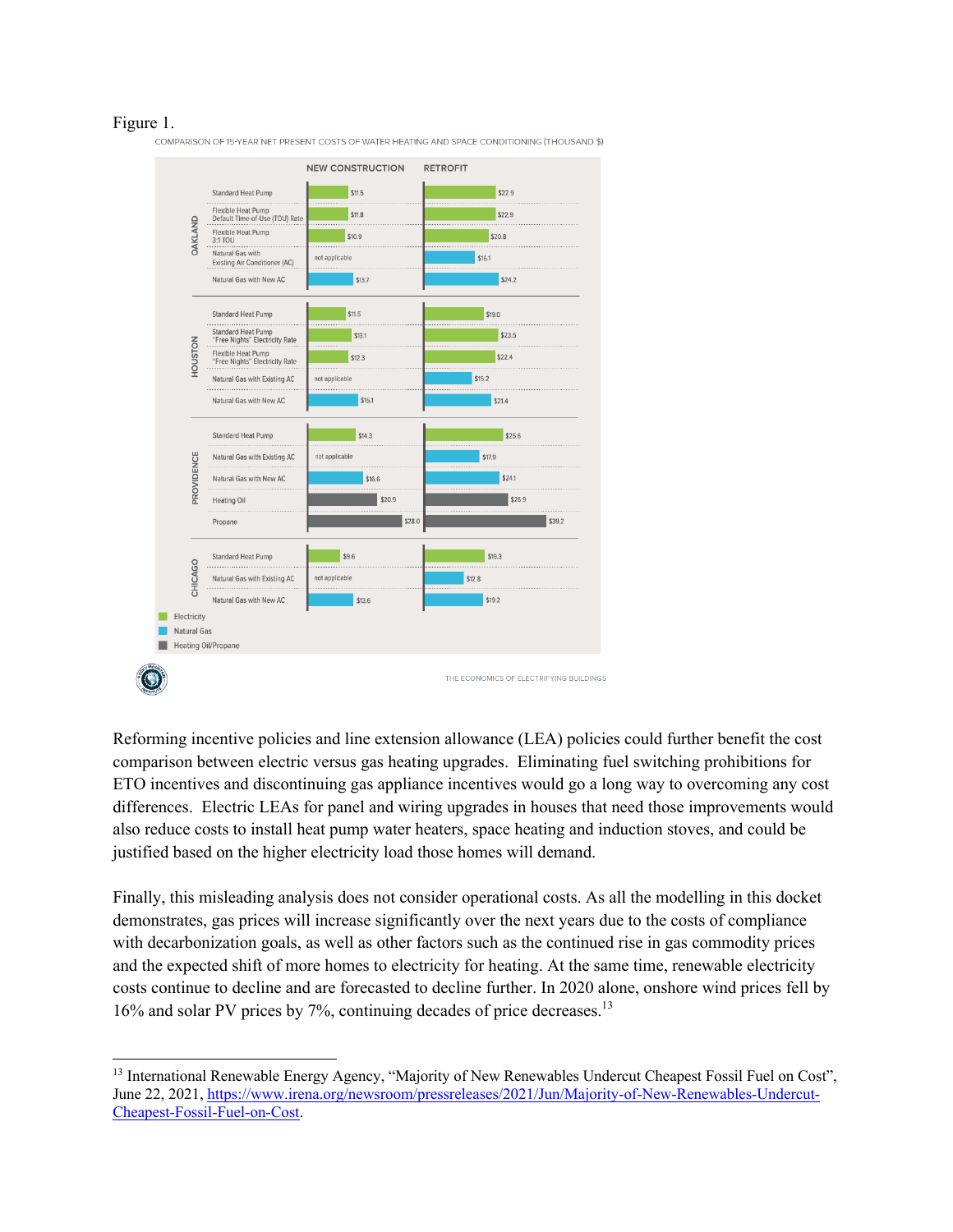When all of these factors are included it is extremely likely that it will be *less expensive overall* for homeowners in Oregon to replace gas appliances with higher efficiency, non-polluting electric alternatives.

## **C. Avista**

Unfortunately, Avista's submission did not comply with the OPUC's direction to provide updated graphics and tables similar to those supplied for the initial CPP modeling results. Without a summary of the modeling results explaining the outcomes, the whole exercise is futile. We note that without an explanation guiding stakeholders to an understanding of the results, an already complicated process becomes impenetrable to the average participant. We know the OPUC is working hard to ensure its processes are as transparent as possible. We ask Staff to direct Avista to supplement its filing in a way that complies with the OPUC's directions of October 1, 2021.

# III. Alternative Scenario Results Point to Appropriate Regulatory Tools

NW Natural and Cascade modeling shows sharp emissions reductions with aggressive electrification. However, as we note above, the modeling also indicates costs to ratepayers will increase as fewer of them remain on the system. For this reason, it is imperative that the OPUC evaluate and adopt the necessary regulatory tools that can address this risk, including incentivizing and helping low-income ratepayers electrify.

We know that decreased gas demand is inevitable. As a result, the OPUC and regulated utilities need to prepare for and try to mitigate higher costs on a smaller subgroup of customers by safeguarding those customers (particularly LMI customers) rather than delaying the transition. The OPUC should prioritize adoption of the regulatory tools that will accelerate the transition to widespread beneficial electrification while mitigating cost impacts on ratepayers as gas system demand declines. The following five policies are the most important regulatory tools to prioritize.

# **A. Align Energy Efficiency Spending with Least Cost Decarbonization Pathways**

Based on the more comprehensive decarbonization modeling now available, the OPUC must establish clear energy efficiency rules that incentivize efficient electrification. These policy directives should include specific direction to Energy Trust of Oregon (ETO) to prioritize incentives for highest efficiency electric equipment, actively promote fuel switching when economic for the customer, and begin the phase out of gas appliance incentives. It is now clear that efficient building electrification is a least-cost pathway to meeting Oregon's decarbonization commitments. The state's energy efficiency portfolio must reflect this electrification priority as soon as possible.

The OPUC should also emphasize income-qualified weatherization programs. Tighter building envelopes make it easier for customers to see bill savings after switching from fossil gas to efficient electric appliances, in turn growing the economic market potential of electrification measures. Expanding access to weatherization programs for low-income customers is key to ensuring those customers can participate in the clean energy transition along with wealthier customers who are already likely to live in better insulated homes.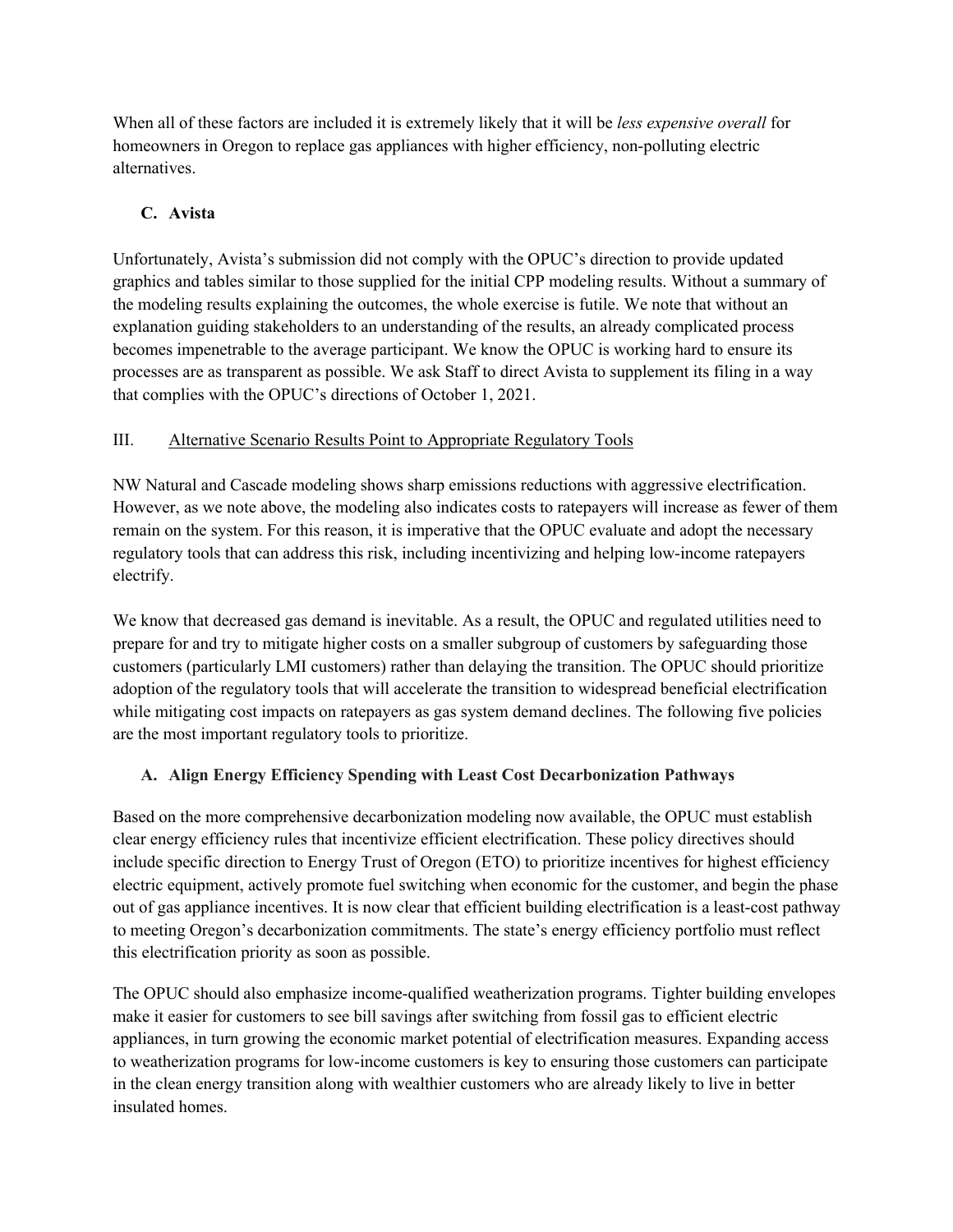The OPUC must be clear that this realignment of efficiency priorities is not and will never be at the cost of customer choice. ETO's current fuel switching policy states that because the "Trust does not intend its incentives to affect fuel choice… [it] will not advocate fuel-switching."<sup>14</sup> This is a limitation justified by a false dichotomy that the OPUC must correct. All ETO programs are voluntary. No Oregon energy customer is forced to choose a more efficient appliance at the store simply because that appliance is discounted by an ETO program. Customers will maintain that same choice over appliance styles and fuel sources regardless of what products ETO funds. Aligning voluntary ratepayer-funded programs with the least-cost pathway to meeting the state's climate commitments is simply a matter of fiscal responsibility—of ensuring public dollars are not spent at cross-purposes of the public good.

### **B. Reform Line**-**extension Policies to Curb Risky Gas System Expansion**

Oregon must immediately reform its gas line extension allowance policy and eliminate the subsidy for gas connections to new residential and commercial buildings. As our previous comments detailed, Oregon utilities are subsidizing gas line extensions which encourage expanding the gas system infrastructure at a time when the gas system will need to begin the process of phase out.

A recent Stanford study on strategies to decarbonize the gas system in California showed that a moratorium on new gas hookups coupled with incentives for electrification was effective at lowering overall systems emissions with a minimal impact to residential ratepayers. In this study, emissions were lowered by 15% with only an 11% increase to residential rates. Eliminating gas line extension allowances in Oregon would not completely curtail new gas hookups, but would have a similar effect in greatly reducing the number of new connections and the associated infrastructure costs. This policy would not greatly impact residential rates, but would protect ratepayers from incurring the costs of unnecessary new gas infrastructure. 15

Two neighboring states have made bold moves to reduce or phase out the gas line extension allowance since our last set of comments, Washington and California.<sup>16</sup> Those policies are described below.

# *1. Washington immediately cut its line extension allowance by half and will revisit for a full phaseout*

At a recent Washington Utilities and Transportation Commission (UTC) open meeting, the UTC voted to immediately cut in half the gas line extension allowance because the existing allowance was not in line

<sup>14</sup> Energy Trust of Oregon, 4.03.000-P Fuel-Switching Policy, *available at* https://www.energytrust.org/wpcontent/uploads/2016/11/4.03.000.pdf.

<sup>15</sup> Stanford Woods Institute on the Environment, *The Costs of Building Decarbonization Proposals for Natural Gas Ratepayers: Identifying Cost Effective Paths to a Zero Carbon Building Fleet,* June 2021, *available at*  https://woodsinstitute.stanford.edu/system/files/publications/Building\_Decarbonization\_Policy\_CA\_Natural\_Gas\_R atepayers\_Whitepaper.pdf. 16In addition and California, Colorado's PUC also proposed to amend the state's gas rules for line

extensions by requiring that line extension policies adhere to the "principle that the full incremental cost associated with new development and growth shall be borne generally by the customers that cause those incremental costs" and that such policies must align with the state's GHG emissions reduction goals. *See* Decision No. C21-0610 in Proceeding No. 21R-0449G.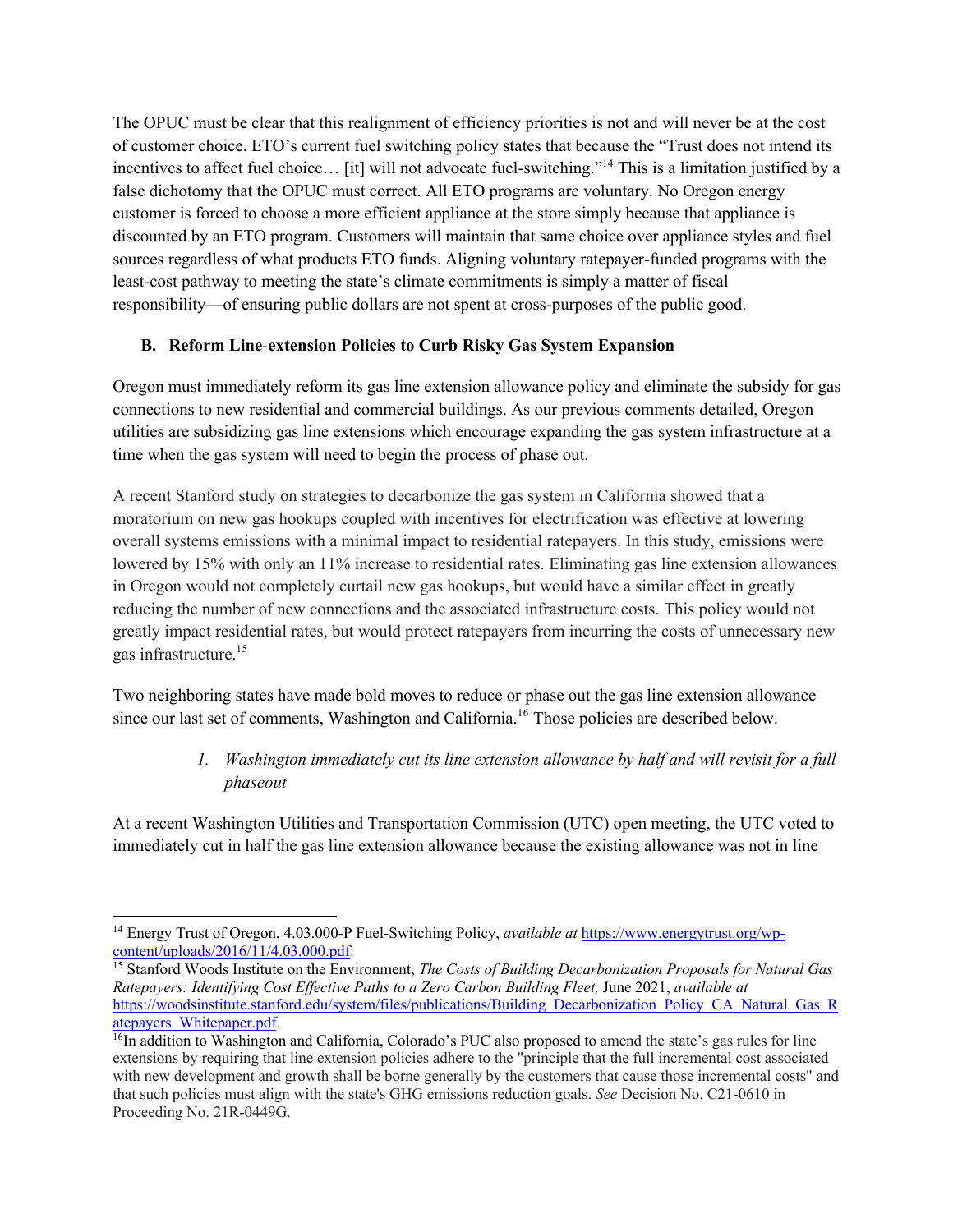with the state's climate goals. The UTC will continue to discuss a zero-dollar allowance in the context of another gas proceeding.

Washington utilities currently use a perpetual net present value (PNPV) calculation to effectively subsidize new gas hookups at over \$4000/ home. The UTC noted that most commenters on the line extension issue, including utilities, recognized that the current line extension allowance using PNPV methodology "is contrary to the legislature's clear direction to reduce greenhouse gas emissions and the use of fossil fuels. As many commenters aptly observed, it is imperative that we address climate change, including the health impacts of greenhouse gases and methane emissions on Washington's communities and citizens."<sup>17</sup>

The UTC, on October 29, 2021, instead adopted a Net Present Value calculation with a 7–year timeframe to cut the line extension allowance essentially in half, but will revisit a zero-dollar line extension allowance in the existing Future of Gas docket. "Recognizing the urgency of this issue, we view our decision today as an interim measure that will substantially reduce line extension allowances while we continue to engage in dialogue with regulated utilities and other stakeholders in Docket U-210553, the Commission's broader examination of energy decarbonization impacts and pathways for electric and gas utilities to meet state emissions targets."18

## *2. California proposes to eliminate the line extension allowance by July 2023*

The California Public Utilities Commission (CPUC) recently released a proposed rulemaking that would completely eliminate the gas line extension allowance, the gas line extension refund, and gas line extension discount for residential and non-residential customers by July 1, 2023.<sup>19</sup> The rulemaking is just commencing.

The staff memo concludes that the "CPUC should use its broad regulatory authority to act decisively in support of building decarbonization. Other states, including Washington, have recently revised or are considering revising their gas line extension rules. Staff's recommendations are consistent with the direction of California climate policy and would meaningfully accelerate the pace of building decarbonization across the state. Adoption of Staff's recommendations would have a minimal impact on property prices, but would help reduce GHG emissions and save ratepayers money without limiting any builder from still seeking a gas line extension if one is still desired."<sup>20</sup>

Staff also concludes that adopting the three recommendations to eliminate the gas extension allowances, refunds and discounts "would send a strong signal to the builder community that future building projects should transition away from gas use, thus encouraging all-electric new construction and aiding the effort to reduce GHG emissions across California."21

<sup>&</sup>lt;sup>17</sup> Washington Utilities and Transportation Commission, Dkt.No. UG-210729, Order No. 1 at para. 27 (Oct. 29, 2021).  $^{18}$  *Id.* 

<sup>&</sup>lt;sup>19</sup> California Public Utilities Commission, Rulemaking 19-01-011, Phase III scoping memo at p. 1-2.

<sup>20</sup> *Id.* at 47.

<sup>21</sup> *Id.* at. 2.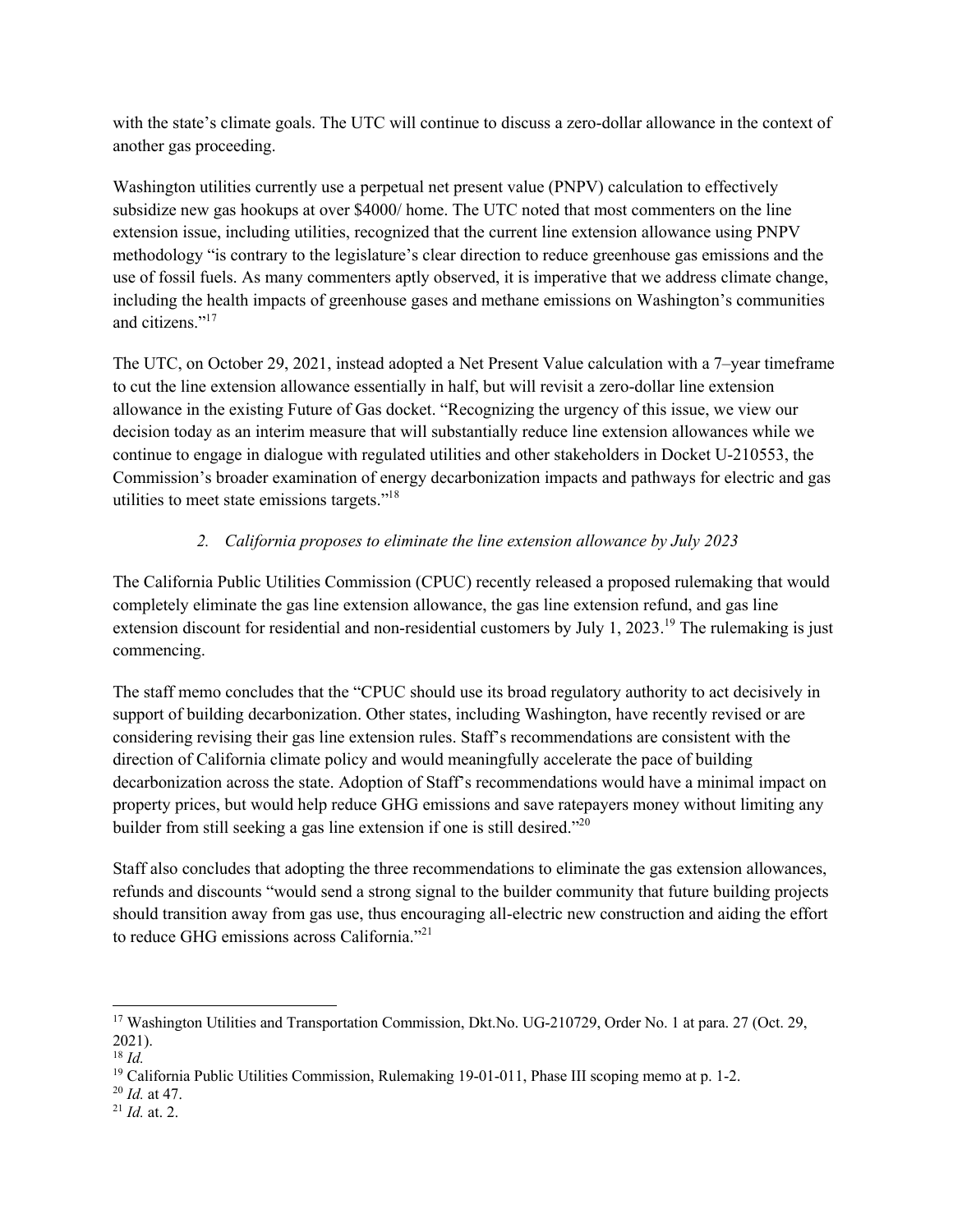Finally, the elimination of the gas line extension allowances, refunds and discounts would have significant ratepayer benefits and would save "approximately \$120 million annually, based on 2020 data. This savings could, in turn, be used for a multitude of useful purposes."<sup>22</sup> The CPUC staff did not endorse a particular use for the savings but did cite an example that these cost savings could be used to accelerate the depreciation of existing gas pipelines and related infrastructure to ensure that any costs resulting from building decarbonization are shared amongst a broader group of gas ratepayers and do not fall more heavily on the last remaining gas customers who may be disproportionately low-income.

Additionally, electric line extension allowance policies should be revised to provide allowances for "behind the meter" upgrades to reduce barriers to electrification in existing homes, such as panel and wiring upgrades to enable increased electric loads for heating, cooking and EV charging. While these modifications to electric line extension allowance policy might appear to be outside the scope of this docket, they should be considered together with actions to eliminate the gas line extension allowance in order to accelerate the transition to clean, affordable energy for heating buildings in Oregon and to help to avoid building expensive and unnecessary gas infrastructure at ratepayers expense.

The Oregon PUC should include a discussion of the line extension allowances and other subsidies within this proceeding to move to eliminate the subsidy as soon as possible.

# **C. Support Gas System Pruning to Strategically Resize Gas System While Avoiding Wasted Costs**

The more comprehensive decarbonization modeling also highlights the need to smartly manage the gas utilities' current infrastructure. As was noted by the utilities, fixed costs account for a large percentage, if not the majority, of the gas system's costs. As customers opt out of the gas system in favor of electrification, a smaller percentage of gas customers will be asked to maintain a system that is no longer appropriately sized. When coupled with increased hydrogen and RNG, lower-income customers ultimately pay *both* an increased share of the gas system's fixed costs *and* higher fuel costs. Accordingly, it is critical that the OPUC take a leading role in evaluating how to best minimize fixed costs.

One option to minimize fixed infrastructure costs is "branch pruning," whereby targeted electrification efforts allow for capping and abandoning portions of gas distribution infrastructure. While branch pruning undoubtedly comes with various legal hurdles (discussed below), in a study from Stanford's Woods Institute for the Environment, evaluating various decarbonization strategies for the gas industry in California, branch pruning showed the greatest potential for both reducing emissions and minimizing costs.23 The Woods' study evaluated four scenarios against a reference case where no action is taken to reduce gas usage or emissions: (1) a statewide moratorium on gas hookups in new construction starting in 2026; (2) RNG increases 2 percent/year reaching 20 percent by 2030; (3) a ban on new gas-fueled appliances starting in 2026; and (4) strategic branch pruning starting in 2023. As shown in Figure 2 below, branch pruning showed significant greenhouse gas reductions with a lower or similar rate impact

<sup>22</sup> *Id.* at 46.

<sup>23</sup> Stanford Woods Institute on the Environment, *The Costs of Building Decarbonization Proposals for Natural Gas Ratepayers: Identifying Cost Effective Paths to a Zero Carbon Building Fleet,* June 2021, *available at*  https://woodsinstitute.stanford.edu/system/files/publications/Building\_Decarbonization\_Policy\_CA\_Natural\_Gas\_R atepayers\_Whitepaper.pdf.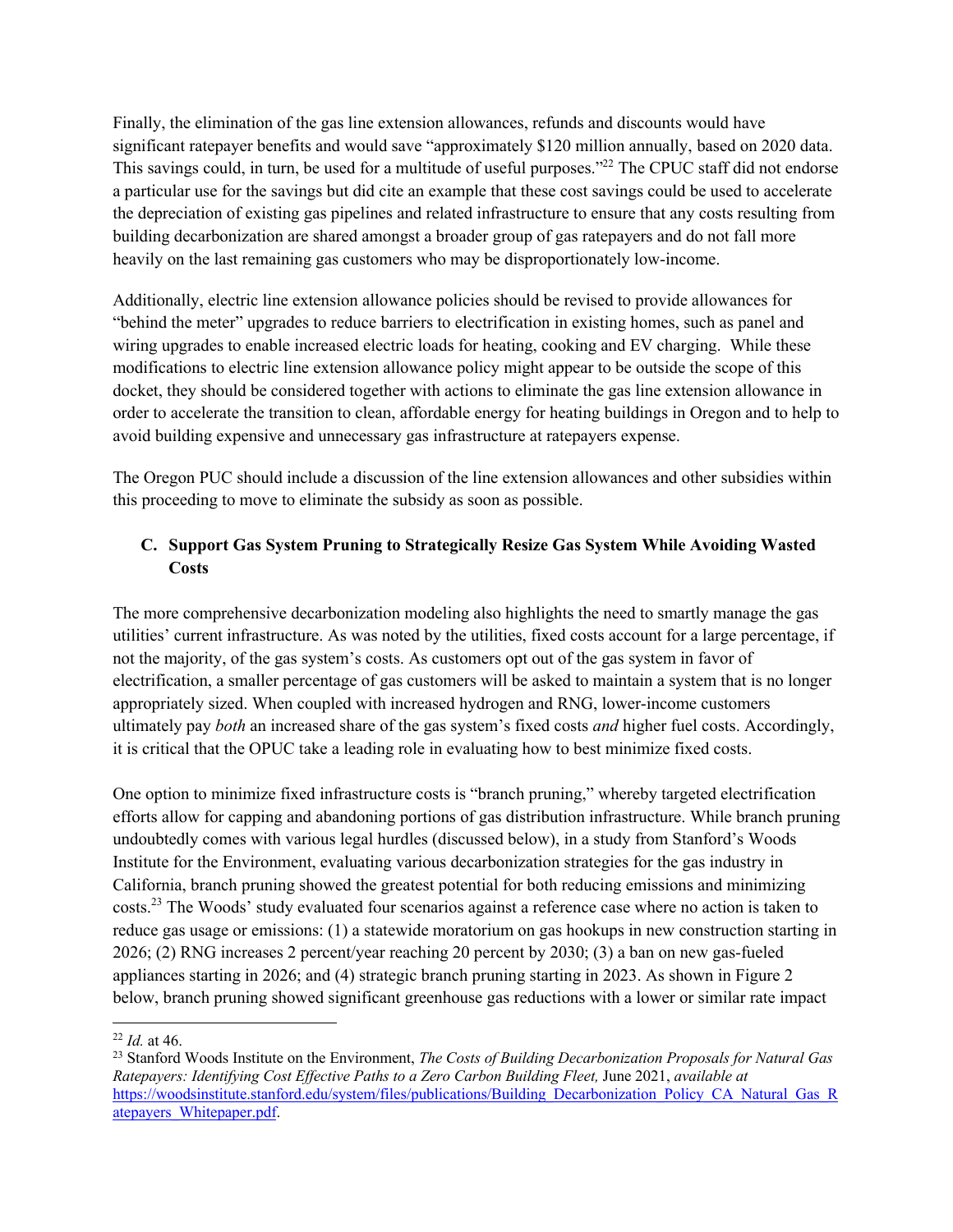compared to the alternative scenarios. For instance, a statewide moratorium on gas hookups in new construction achieved only half the emission reduction with a similar rate increase. The RNG scenario and a ban on new gas-fueled appliances also yielded emission reductions but with very significant rate increases.

| <b>Policy Option</b> |                                                                             | <b>GHG Emission</b><br><b>Reduction in 2035</b> | <b>Customer Rate</b><br>Change in 2035 |  |  |
|----------------------|-----------------------------------------------------------------------------|-------------------------------------------------|----------------------------------------|--|--|
| 1.                   | Statewide moratorium on gas hookups in new<br>construction starting in 2026 | 15%                                             | 11%                                    |  |  |
| 2.                   | RNG increases 2 percent/year reaching 20<br>percent by 2030                 | 30%                                             | 37%                                    |  |  |
| 3.                   | Ban on new gas-fueled appliances starting in<br>2026                        | 51%                                             | 56%                                    |  |  |
| 4.                   | Strategic branch pruning starting in 2023                                   | 32%                                             | $12\%$                                 |  |  |

|  |  | Figure 2. Results of gas industry decarbonization strategies in California |  |  |
|--|--|----------------------------------------------------------------------------|--|--|
|  |  |                                                                            |  |  |

Although these results were specific to California, and a combination of these strategies might be beneficial, they indicate the potential for branch pruning to both reduce emissions and manage rate increases. As a result, it would be well worth the OPUC's time to evaluate the potential for branch pruning in Oregon.

To begin, the OPUC should assess where branch pruning would be most valuable and how to effectively develop community-based incentives to transition entire communities off of the gas system. In a report on equitable electrification for California, the Greenlining Institute recommended a five-step approach to ensuring that environmental and social justice communities<sup>24</sup> are not left behind in the transition to building electrification. Their approach includes: assessing community needs, including understanding the barriers preventing community members from electrifying their homes; establishing community-led decision making; developing metrics and a plan for tracking that includes both clean energy benefits and community benefits such as residents' ability to pay their energy bills; ensuring funding and program leveraging; and improving outcomes.<sup>25</sup> This approach would help to ensure deliberate and inclusive

<sup>&</sup>lt;sup>24</sup> Greenlining Institute, Equitable Building Electrification: a Framework for Powering Resilient Communities (2019), *available at* https://greenlining.org/wp-

content/uploads/2019/10/Greenlining\_EquitableElectrification\_Report\_2019\_WEB.pdf. Environmental and social justice communities are defined as: predominantly people of color or living on low incomes; underrepresented in the policy setting or decision-making process; subject to disproportionate impact from one or more environmental hazards; and likely to experience disparate implementation of environmental regulations and socioeconomic investments.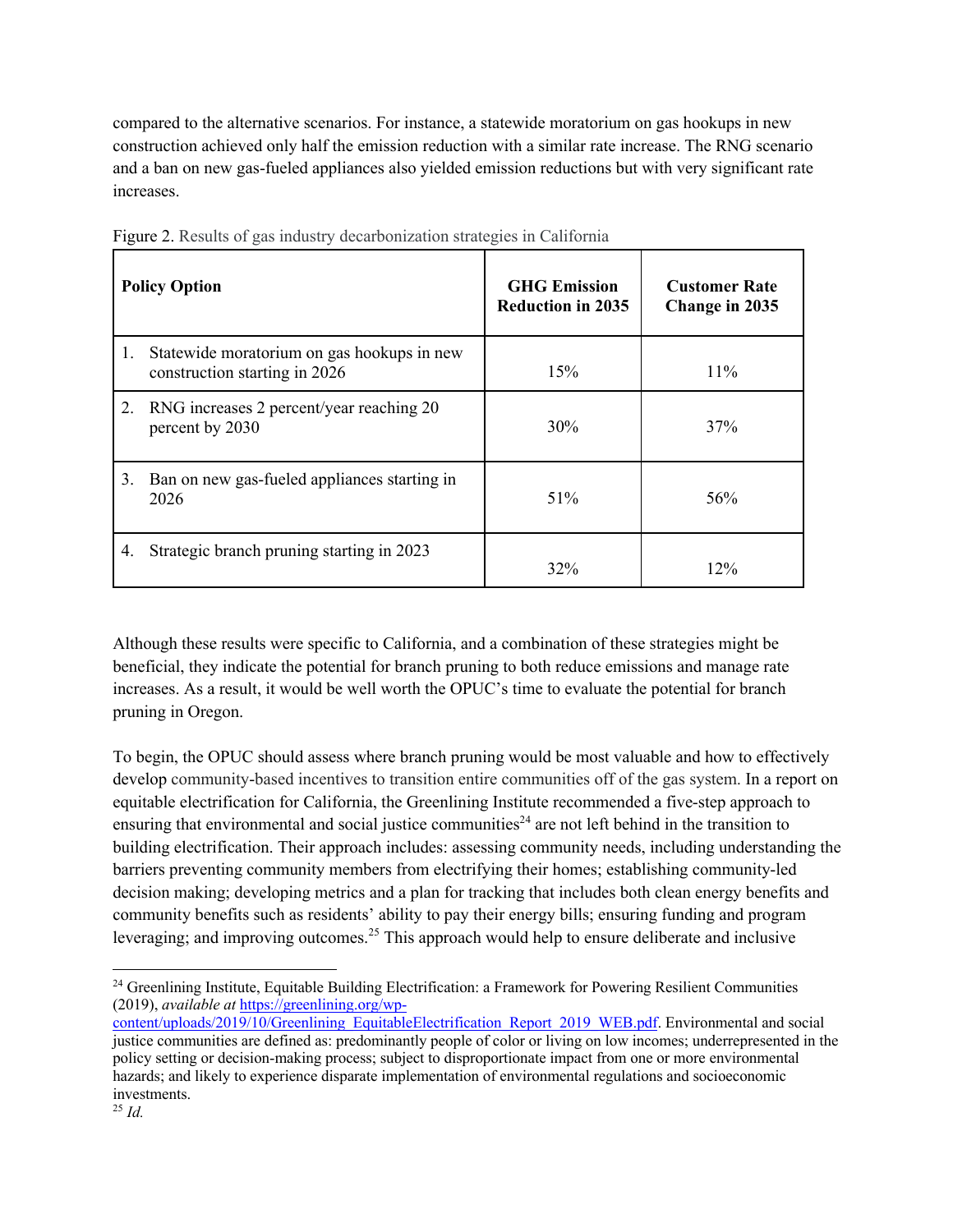action and can be applied to branch pruning efforts, which will require collective action of entire communities to abandon and cap portions of the gas system.

A second question concerns whether the OPUC has authority to require abandonment of certain portions of the gas system, if doing so would be in the best interest of ratepayers. The answer will require analysis of various legal requirements and may require additional authority granted from the legislation. The OPUC should begin that analysis now. However, pursuant to Or. Admin. R. 860-021-0305(10), utility service may be disconnected "[w]hen the Commission approves the disconnection of service." The OPUC, thus, appears to have broad authority overseeing disconnections. Nonetheless, the OPUC would need to ensure that a gas service disconnection was adequately substituted with electric service and was available to all within the targeted community. Gas and electric utilities in Oregon have an obligation to serve, in exchange for exclusive monopoly territories.<sup>26</sup> The OPUC will need to ensure that the service obligation is met. Additionally, utilities will seek guarantees that reconnection will not later be required if they decommission and abandon portions of the current system.

# **D. Expand Efforts to Ensure Robust LMI Ratepayer Protections as Gas Customers Move to Electrify**

Under all modeled future scenarios, it is clear that robust LMI ratepayer protections will be critical to ensure that the costs of decarbonization are not put on those who are least able to pay for it.

As we expressed in our previous comments, the OPUC should take a multi-pronged approach to implementing LMI protections, including developing new programs to drive electrification and weatherization improvements for lower-income households specifically. These programs will deliver economic and health benefits to these communities in addition to lowering statewide emissions.

While in general the OPUC should double-down on electrification programs that help everyone, it should prioritize new programs that specifically focus on LMI households to avoid potential negative bill impacts for those ratepayers. These projects should be developed with key stakeholders at the table who might not have had the opportunity to participate in this UM 2178 proceeding, but who are most closely familiar with the needs of LMI communities and the challenges with implementing energy efficiency programs in these communities. Special attention should be given to programs focusing on rural communities and the unique challenges they face in transitioning to electric solutions. This will ensure that programs are designed to maximize effectiveness and ensure that those most in need are truly served by these programs.

One clear, no-regrets option to ensure LMI households reap the benefits of this clean energy transition would be to expand affordable weatherization and electrification solutions for LMI and rural houses and rental units. Weatherization, electric heat pumps for heating and cooling, and induction cooking will improve comfort and indoor air quality, reduce health risks, improve the productivity of those targeted by the programs, and reduce operating costs and greenhouse gas emissions. As Oregon is likely to see an

<sup>&</sup>lt;sup>26</sup> The Territory Allocation Law, codified in Or. Rev. Stat. 758.400 to 758.475.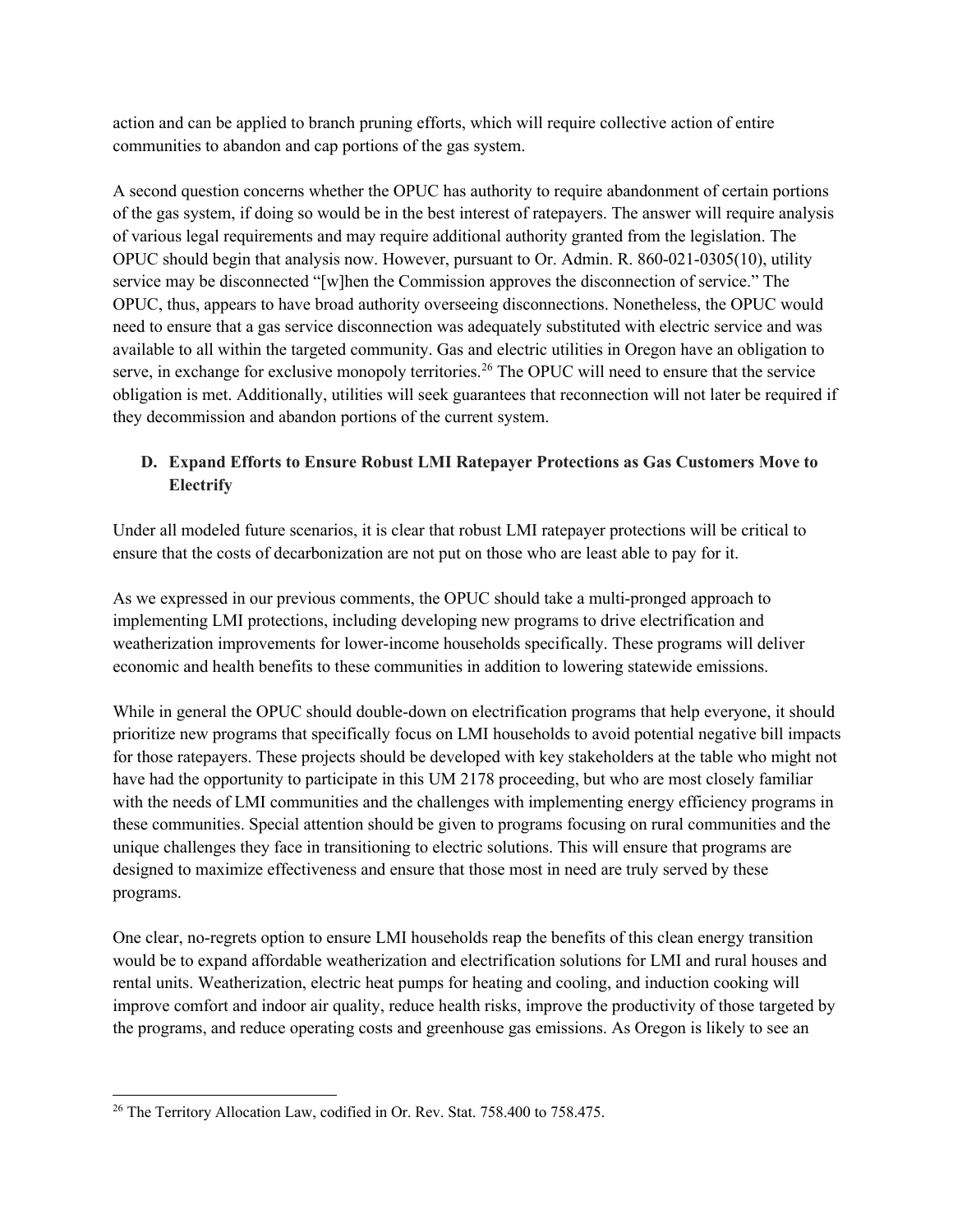influx of federal funding for these electric solutions, the OPUC can help ensure that these funds go to the communities that need assistance the most.

### **E. Consider Accelerated Depreciation to Mitigate Cost Impacts to Residential Ratepayers**

As RAP outlined in their presentation and stakeholders highlighted in previous comments, lowering the rate base is an important strategy to mitigate the long-term rate increases we can expect to see for gas customers who remain on the system in the coming decades, while lowering the risk of stranded assets. Accelerating depreciation is one option to lower the rate base, but the OPUC should consider this within the larger context of what is best for ratepayers. While accelerating depreciation may be an important tool to reduce long-term costs to ratepayers stuck on the gas system as others electrify, it should not be used as a tool to effectively give utilities a buyout for their bad investments. While considering accelerating depreciation schedules, the OPUC should also weigh whether it would be better to use available funds to help ratepayers more directly.

That said, in considering accelerated depreciation, the OPUC should include two distinct scenarios. First, for existing gas infrastructure, the OPUC should evaluate accelerating depreciation on the remaining book value of these assets.<sup>27</sup> Over the coming years, it is extremely likely that significant numbers of gas customers will transition to all-electric systems, that the gas system may need to change or shrink significantly, and that remaining gas infrastructure may become obsolete. If the depreciation schedules remain unchanged, it is likely that gas infrastructure may become stranded assets and that customers who remain on the gas system for longer (e.g., lower-income and middle-income customers) will be responsible for disproportionately high shares of the depreciation expense. Accelerating the depreciation schedule can help to ensure that a larger customer base helps pay for the costs of existing—and previously deemed prudent—investments rather than allowing the remaining costs of the existing system to fall on those with the least ability to pay. $28$ 

Second, when evaluating any new infrastructure, the OPUC should evaluate costs on a shorter depreciation schedule of 10 years or less. While utility capital investments are often designed to last for multiple decades, new investments in gas infrastructure—especially those related to heating buildings are unlikely to remain economically prudent over such a long time horizon. Any new investment in the build out of gas infrastructure should be closely scrutinized and have its costs evaluated on a short-term timeframe in order to fully evaluate likely costs to ratepayers. If gas utilities choose to nevertheless pursue new infrastructure projects with longer assumed lifespans, the OPUC should make clear that ratepayers will only be responsible for the costs through the project's first ten years, unless the gas utility can demonstrate that continued operation and maintenance of the infrastructure is in customers' best interest. Otherwise, shareholders should be responsible for any remaining undepreciated book value.

 $27$  Many gas infrastructure investments have extremely long asset lives, in some cases reaching 60 or even 80 years. As a result, even for infrastructure that was installed and deemed prudent decades ago, there may be significant remaining undepreciated book value meant to be recovered from ratepayers over the next several decades. <sup>28</sup> While accelerating the depreciation schedule can result in a short-term rate increase, paying off the debt sooner ultimately lowers costs. While the potential rate shock should be closely examined and strategies should be developed to limit impact on low-income customers, allowing depreciation schedules to remain unchanged puts gas utility customers remaining on the system at greater risk of significant rate increases in the future.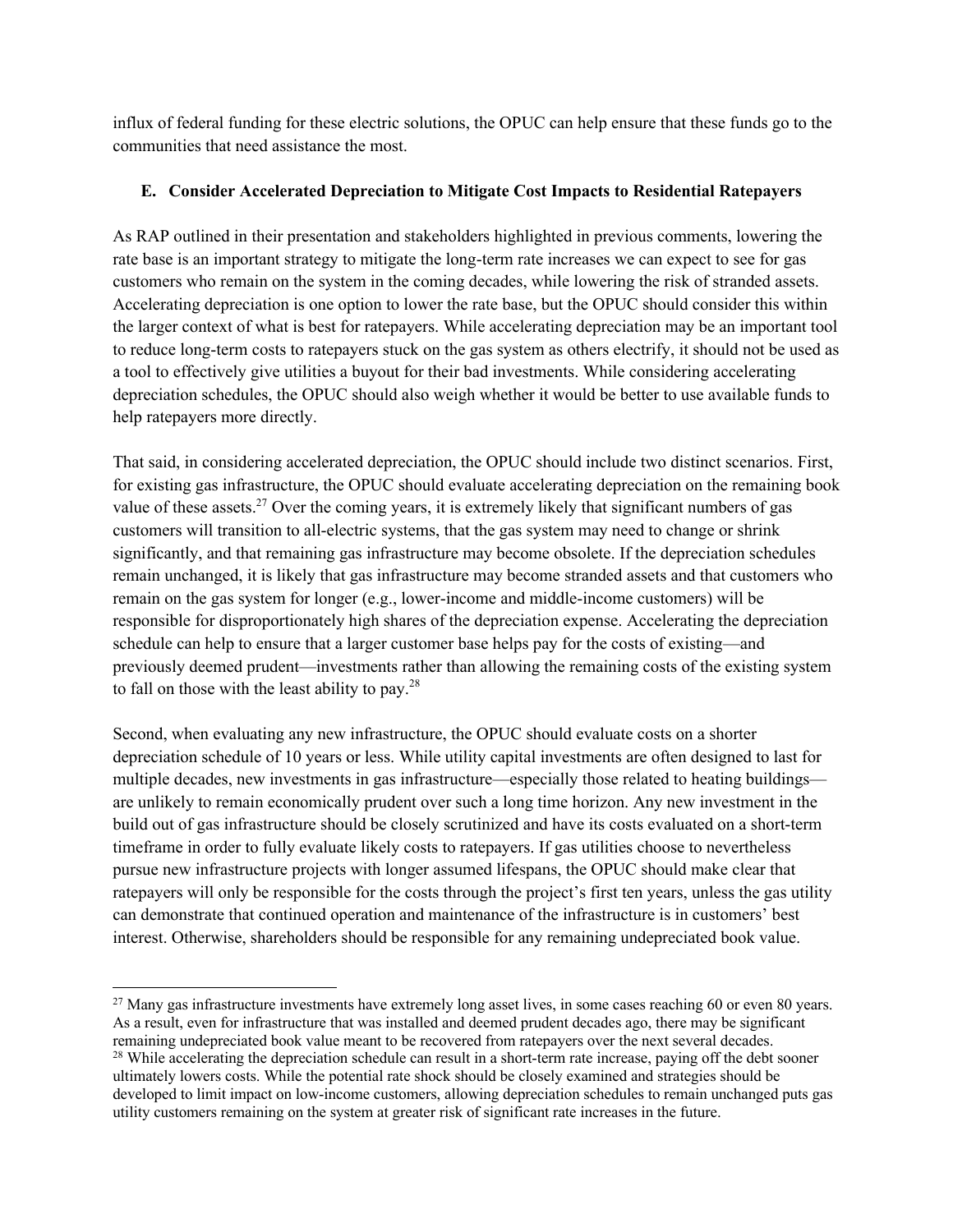#### IV. Concluding Thoughts

As this Natural Gas Fact Finding proceeding (UM 2178) begins to wind down and Staff prepare their draft report, we urge the OPUC to do everything in its authority to support a just and equitable transition off of fossil fuels and onto clean-powered electricity. We hope the Commission will do so urgently while protecting ratepayers' best interests—including access to affordable energy and avoidance of stranded assets and ballooning infrastructure costs.

Ultimately, it is critical that throughout and after this specific proceeding, the OPUC takes responsibility for driving the transition away from methane gas and on to cleaner and healthier electric resources to best serve the public interest. We are past a time when we can afford to just passively study the problem of growing gas reliance, hook-ups, and infrastructure in Oregon. This is a critical decade when we need to drastically cut fossil fuel reliance and greenhouse gas emissions in our state and world. It is time for urgent action directed by the OPUC to ensure our energy system is on track to be climate-resilient, energy-smart, equitable, affordable, reliable, and fossil-free.

Thank you for your consideration of our comments and we look forward to continuing to participate in this process.

Signed,

Patricia Hine President 350 EUGENE

Dineen O'Rourke Campaign Manager 350PDX

Nick Caleb Climate and Energy Attorney BREACH COLLECTIVE

Meredith Connolly Oregon Director CLIMATE SOLUTIONS

Greer Ryan Clean Buildings Policy Manager CLIMATE SOLUTIONS

Erin Saylor Staff Attorney COLUMBIA RIVERKEEPER Alma Pinto Climate Justice Associate COMMUNITY ENERGY PROJECT

Wendy Woods Co-founder ELECTRIFY CORVALLIS

Brian Stewart Founder ELECTRIFY NOW

Carra Sahler Staff Attorney GREEN ENERGY INSTITUTE AT LEWIS & CLARK LAW SCHOOL

Brett Baylor, Rick Brown, Pat DeLaquil, Dan Frye, Debbie Garman, Mark McLeod, KB Mercer, Michael Mitton, Rich Peppers, Rand Schenck, and Jane Stackhouse METRO CLIMATE ACTION TEAM STEERING **COMMITTEE**